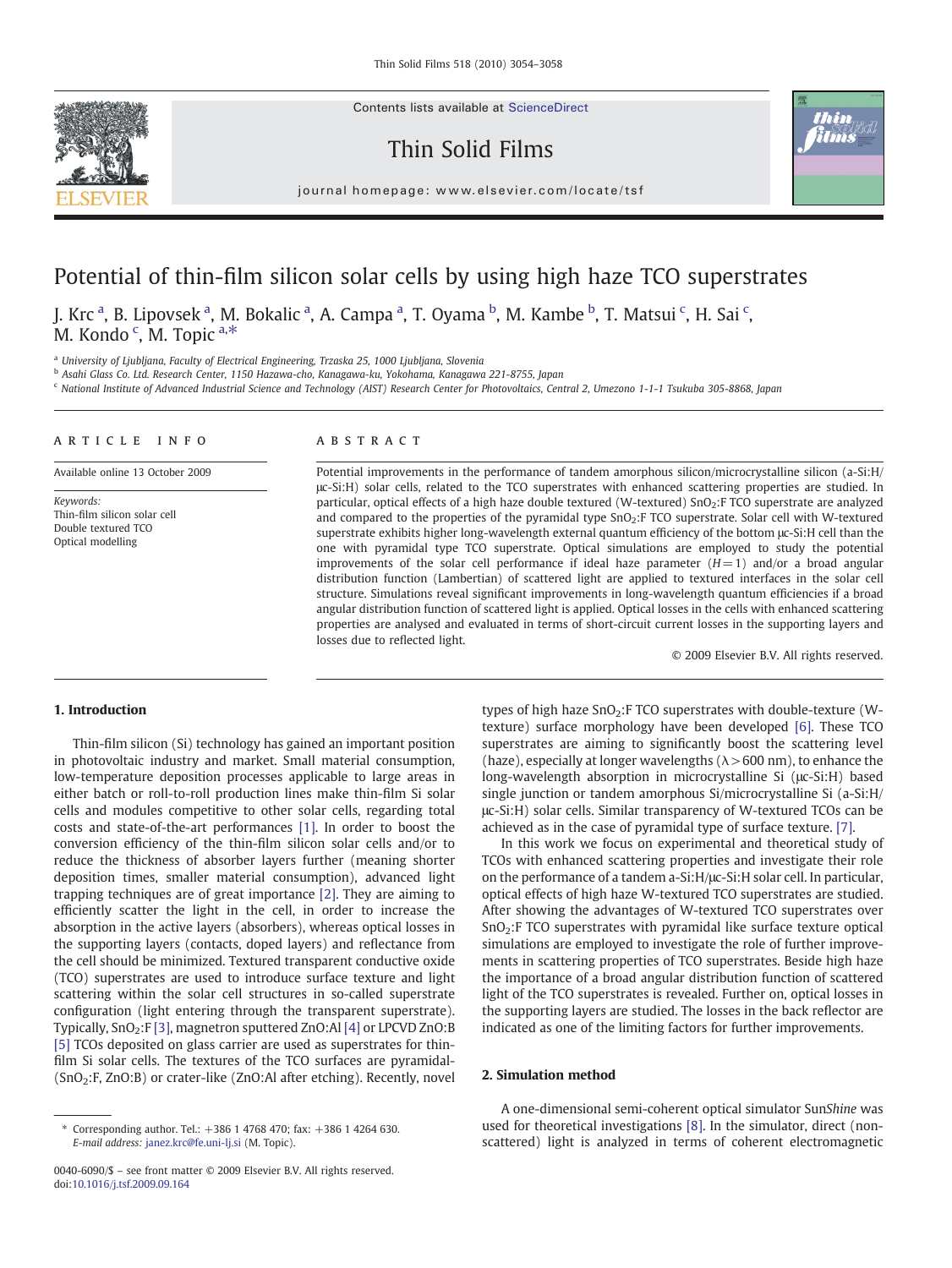waves, whereas for scattered light ray tracing is applied. Reflection, transmission and light scattering properties of each textured interface are taken into account for incoming waves and rays in simulations. Main input parameters of the simulator are: thicknesses of layers, including thick glass at the front, wavelength-dependent complex refractive indices of individual layers, light scattering parameters of textured interfaces, calibration functions for total reflectance at (textured) interfaces and solar illumination spectrum. The scattering parameters are: haze, H, which describes the scattering level of reflected and transmitted light and the angular distribution function, ADF, which describes directional dependency of scattered light. The H and the ADF parameters for reflected and for transmitted light can be calibrated with the measured scattering properties for specific TCO superstrate [\[9\].](#page-4-0) Modified equations of scalar scattering theory are used in the simulator to transfer the measured H, (typically determined for the TCO superstrate in air surrounding) to internal interfaces in the solar cell structures [10–[12\]](#page-4-0). Accurate transformation of the ADF from external measurements in air to internal interfaces is more critical and requires either extensive simulation fitting procedures (based on the analysis of partial solar cell structures) or two- and three-dimensional modelling that considers accurate surface morphology of the textured interface. In a first order approximation the ADF measured externally (e.g. at TCO/air interface) is directly applied to internal interfaces in the solar cell structure.

Main results obtained from the optical simulations with the SunShine are the wavelength-dependent light reflectance from the structure, the absorptance in each layer (absorbed light in active layers, optical losses in supporting layers) and the optical generation rate profile. Considering an ideal extraction of the generated charge carriers in the absorber layers and neglecting the contributions from the doped layers, the calculated absorptance of the absorber layers can be considered as the external quantum efficiency of the solar cells. In this way also short-circuit current density can be determined from the absorptance for the solar spectrum used (AM1.5).

#### 3. Results and discussion

Optical effects of the two types of textured TCO superstrates were investigated: a pyramidal type (known as Asahi U type) and high haze W-textured  $SnO<sub>2</sub>:$ F TCO superstrate. Their haze parameters for transmitted light and Scanning Electron Microscope (SEM) pictures of the textured TCO surface morphology are shown in Figs. 1 and 2, respectively. Whereas in the case of pyramidal type TCO randomly



Fig. 1. Haze parameter of the pyramidal type TCO (Asahi U) superstrate measured in air (simulation and measurement) and for TCO/p-a-SiC:H interface (simulation). Scanning Electron Microscopy picture of the TCO surface is shown in the inset.



Fig. 2. Haze parameter of the W-textured TCO measured in air (measurement and simulation) and for TCO/p-a-SiC:H interface (simulation). Scanning Electron Microscopy picture of the TCO surface is shown in the inset.

distributed pyramid-grains are present at the surface, in the case of W-textured TCO two types of texturing features are superimposed: small pyramids on top of larger hemi-spheres. Details about the electrical properties and the deposition methods of the TCOs can be found elsewhere [\[3,7\],](#page-4-0) here we focus our investigation on light scattering properties only. Measurements in the air are presented by circles in the figures. Illumination was applied from the glass side of the samples. Lines present the simulations in which equations of scalar scattering theory were used to approximate the wavelengthdependent haze behavior [\[10,11\].](#page-4-0) Significantly higher haze in shortand especially long-wavelength region is observed for the W-textured TCO, compared to the pyramidal type TCO superstrate. A shallow peak in the measured H at  $\lambda \approx 500$  nm is observed for the selected W-textured TCO due to the presence of two types of texturing. In simulations the equations of scalar scattering theory were calibrated on haze measurements at the TCO/air interface and were then used to determine the haze parameter at internal interfaces (e.g. for TCO/pa-SiC:H as shown in the graphs and other interfaces) in a solar cell structure [\[12\]](#page-4-0). Simulations revealed that simulated haze at TCO/p-a-SiC:H interface has significantly higher values than the one determined at TCO/air interface. Following the scalar scattering theory higher difference in the refractive indexes between the incident medium (TCO) and the medium in transmission (p-a-SiC:H) leads to a higher scattering level for the transmitted light [\[11\]](#page-4-0). Thus, at internal interfaces formed by layers with high difference in the refractive indexes (like TCO with  $n \approx 1.9$  and p-a-SiC:H with  $n \approx 3.3$ at  $\lambda = 600$  nm), much higher haze is expected than the one determined in air surrounding, for both types of TCO superstrates.

Tandem a-Si:H/μc-Si:H solar cells were deposited by PECVD on both types of TCO superstrates. The thicknesses of the top i-a-Si:H and the bottom i-μc-Si:H absorber layer were 0.35 μm and 1.5 μm, respectively. For the back reflector ZnO/Ag was used. No intermediate reflector was applied between the top and the bottom cell. The results of the measured external quantum efficiency, QE, are shown in [Fig. 3](#page-2-0) (symbols). Almost no changes are observed in the quantum efficiencies corresponding to the top cell,  $QE_{top}$ , when using pyramidal type or W-textured TCO superstrate. However, in the quantum efficiency of the bottom cell,  $QE_{bot}$ , noticeable increase in the longwavelength region can be observed for the W-textured superstrate (due to enhanced long-wavelength scattering). The corresponding  $J_{SC}$ , values of the top cell are  $J_{SC \text{ top}} \approx 11.8 \text{ mA/cm}^2$  for cells on both types of TCO superstrates and  $J_{\text{SC bot}} \approx 10.4 \text{ mA/cm}^2$  and  $11.9 \text{ mA/cm}^2$  for the cell on pyramidal and the W-textured TCO superstrates,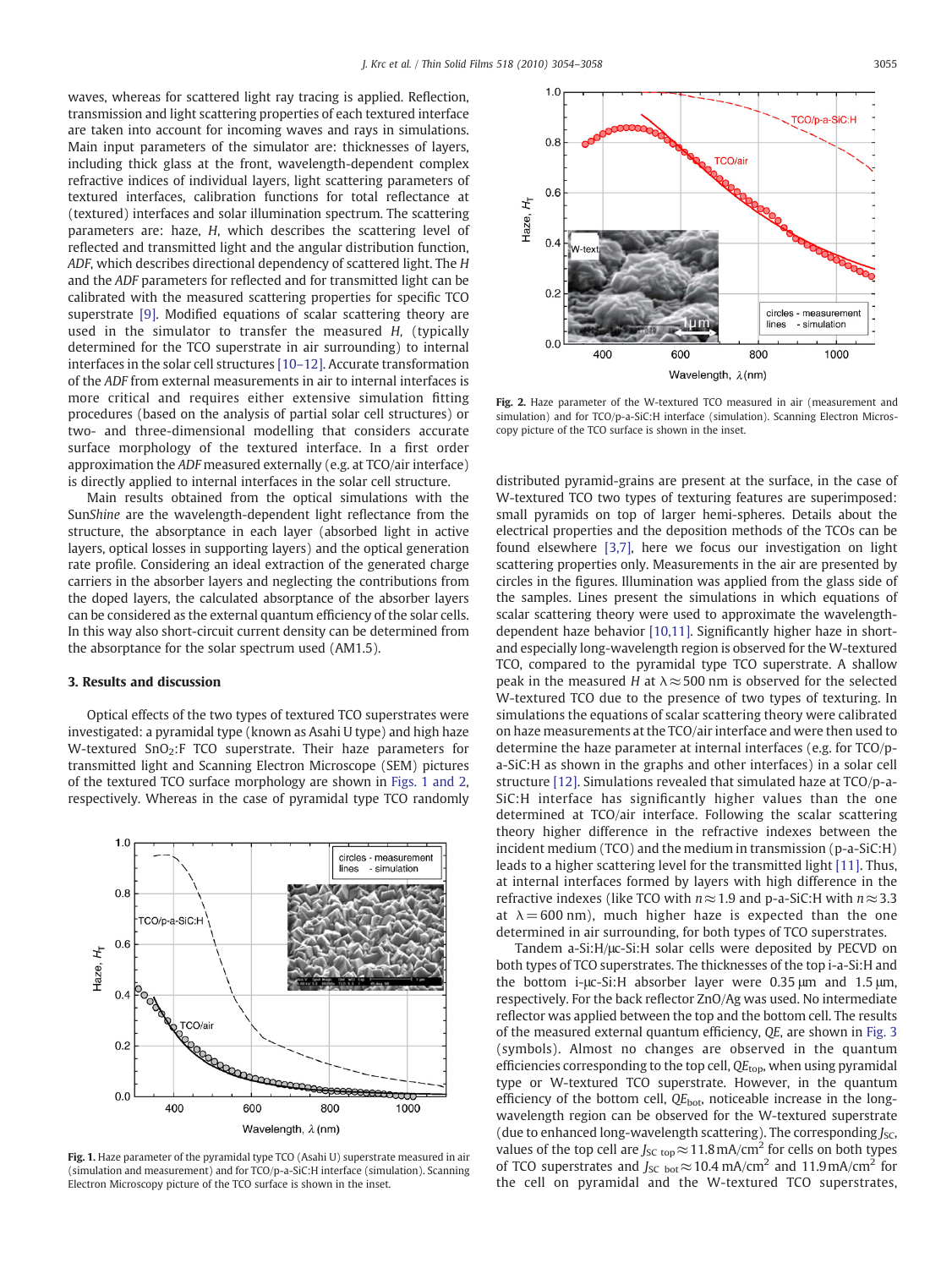<span id="page-2-0"></span>

Fig. 3. Measured and simulated external quantum efficiencies of the top and the bottom cell in a-Si:H/ $\mu$ c-Si:H tandem configuration ( $d_{\text{top}} = 0.35 \mu$ m,  $d_{\text{bot}} = 1.5 \mu$ m) deposited on the pyramidal type and W-textured TCO superstrate.

respectively. This means that the W-textured TCO superstrate leads to around 12% increase in  $J_{SC}$  bot.

For the analysis of optical situation in the solar cell structures we employed our optical simulator SunShine, which we calibrate with the optical parameters of the layers (complex refractive indexes, layer thicknesses) and scattering parameters of the interfaces (H and ADF) for the cells on the two TCO superstrates. The ADF measurements of the W-textured TCO are presented in Fig. 4. The ADF that corresponds to longer wavelengths ( $\lambda = 960$  nm) has a broader shape, which means more scattering into larger angles, than in case of shorter wavelengths ( $\lambda$  = 633 nm). The comparison of the ADF of W-textured TCO with pyramidal type TCO (not shown here) reveals somewhat narrower ADF of the W-textured TCO in short-wavelength region  $(\lambda \le 650 \text{ nm})$ , however, for longer wavelengths the ADF of the Wtextured TCO is broadened, which improves the scattering and thus long-wavelength absorption in μc-Si:H.

Assuming good extraction of generated charge carriers in absorber layers (i-a-Si:H and i-μc-Si:H) and neglecting the small contribution from the p- and n-doped layers, simulated absorptances in the top and the bottom absorber are directly compared with the measured QEs of



Fig. 4. Measured angular distribution function of transmitted light (measured in a plane perpendicular to the sample) of W-textured TCO superstrate.

the analyzed solar cell. Using the calibrated optical simulator the simulated absorptances in the top and the bottom absorber (full lines in Fig. 3) are in good agreement with the measured  $QE_{top}$  and  $QE_{bot}$ , for both solar cells with different TCO superstrates. The same trend of increased long-wavelength  $QE<sub>bot</sub>$  as observed in measurements is obtained also in simulations. Based on the agreement with the experimental data, simulations were then used further to analyze the optical situation in the cells with W-textured TCO superstrate and to examine the potential of possible further improvements in solar cell performance, related to enhanced light scattering properties.

First, potential thickness reductions of the bottom i-μc-Si:H absorber layer,  $d_{\text{bot}}$ , related to the use of the W-textured TCO superstrate are indicated by means of optical simulations. In Fig. 5 the  $J_{SC}$  bot is shown as a function of  $d_{bot}$  for the solar cells with both types of TCO superstrates. Linear dependency between  $J_{\text{SCbot}}$  and  $d_{\text{bot}}$ is observed in the semi-logarithmic plot. From the plot, one can see, for example, that 20% thinner i-μc-Si:H absorber (1.2 μm) can be used in the case of W-textured TCO superstrate than in the case of pyramidal type TCO superstrate (reference  $d_{bot} = 1.5 \mu m$ ), to achieve the same level of J<sub>SC bot</sub>. Further on, about 30% thicker i-μc-Si:H absorber (1.95 μm) should be used in the cell with pyramidal type of TCO superstrate to achieve the same  $J_{SC\,bot}$  as achieved in the cell with the W-textured superstrate ( $d_{bot}= 1.5 \,\text{\ensuremath{\mu}m}$ ). These results indicate the possibilities for noticeable thickness reductions (and thus shortening the deposition times) of the i-μc-Si:H absorber layer in the case of the use of high haze W-textured TCO superstrates.

Simulations were then further employed to analyze the optical loses in the a-Si:H/μc-Si:H solar cell with different TCO superstrates. Results of absorptances in the layers are presented in [Fig. 6](#page-3-0) for the solar cell with W-textured TCO superstrate. White area represents the share of light that is absorbed in the top and the bottom absorber and that is utilized for the photocurrent generation. The colored areas are the absorptances in p- and n-doped layers  $(p + n)$ , in glass/SnO<sub>2</sub>:F Wtextured TCO superstrate, (TCO superstrate), in back reflector, BR,  $(ZnO/Ag)$  and optical losses due to reflected light from the cell  $(R)$ . One can observe that in the short-wavelength region the optical losses in  $p + n$  layers predominate (primarily losses in the p-a-SiC:H layer of the top cell), whereas at longer wavelengths losses in TCO superstrate and back reflector, besides the losses due to reflected light, start to play a role. Also it is important to evaluate the losses in terms of  $J_{SC}$ due to light absorption in non-active layers. The relative shares of  $J_{SC}$ losses are presented in [Fig. 7](#page-3-0) (solar spectrum utilization). From this



Fig. 5. Simulated short-circuit current density of bottom μc-Si:H cell as a function of the iμc-Si:H absorber thickness,  $d_{\text{bot}}$ , for the pyramidal type (bottom dashed line) and Wtextured TCO superstrates (top dashed line). Two open circles denote the measured values for the thickness  $d_{bot}=1.5$  µm, whereas the closed circles are simulation points. The lines are guides for the eye.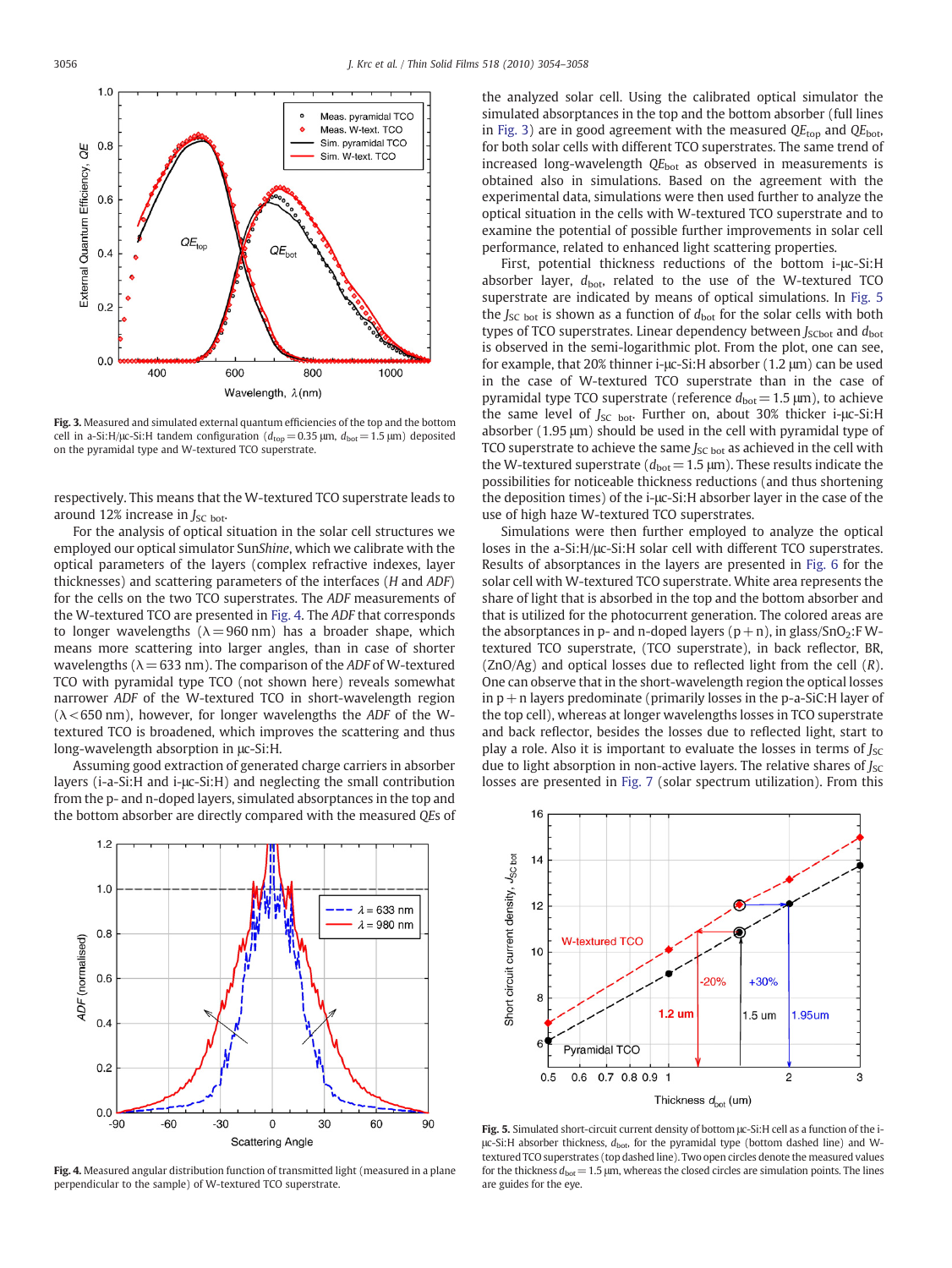<span id="page-3-0"></span>

Fig. 6. Optical loss diagram for a-Si:H/μc-Si:H solar cell with W-textured TCO superstrate.

graph one can observe that in the solar cell with W-textured TCO (second bar-line from the top) about  $27.4\%$  (11.79 mA/cm<sup>2</sup>) and  $28.1\%$ (12.07 mA/cm<sup>2</sup>) of theoretically available  $J_{SC}$  (AM 1.5 spectrum,  $\lambda = 350 - 1100$  nm) is utilized in the top and the bottom absorber, respectively. The 17.6% share  $(7.54 \text{ mA/cm}^2)$  is lost due to reflected (non-absorbed) light. Among the supporting layers one should mention 10.6%, share  $(4.56 \text{ mA/cm}^2)$  in the TCO superstrate and 10.2%,  $(4.40 \text{ mA/cm}^2)$  in the back reflector. Comparing optical losses of the cell with the W-textured TCO superstrate to the one with the pyramidal type TCO superstrate (top bar-line) one can observe a decrease in optical losses for the W-textured TCO related to reflected light (from 26.3% to 17.7%). This is because better light trapping is employed in the cell with the W-textured TCO. However, the  $J_{SC}$ improvements in the bottom absorber are from 25.4% to 28.1%, at the same time enhanced optical losses in back reflector are detected.

At this stage we focus our investigation to further reductions of optical losses originating from reflected light, which can be done by improving scattering properties (parameters) of the TCO superstrate. For this reason in simulations we (a) boost the haze parameter of all textured interfaces to the ideal value  $H=1$  (b) broaden the ADF to Lambertian (cosine) distribution function and (c) use the combination of both,  $H = 1$  and Lambertian ADF. Mentioned scattering parameters were applied to the TCO superstrate and consequently to all other textured interfaces (from TCO/p-a-SiC:H on) in the



Fig. 7. Solar spectrum utilization – short-circuit current distribution (in %) in active layers (i-a-Si:H and  $\mu$ c-Si:H),  $J_{SC}$  losses in supporting layers and losses due to reflected light. The active layer thicknesses are  $d_{\text{top}} = 0.35$  μm and  $d_{\text{bot}} = 1.5$  μm.



Fig. 8. Improvements in external quantum efficiencies of the top a-Si:H and the bottom  $μc-Si:H$  solar cell related to the ideal haze  $(H=1)$  and broad angular distribution function of scattered light (Lambertian ADF).

analyzed solar cell structure. All other optical parameters were kept the same as in the case of simulation of the solar cell with W-textured TCO superstrate. The results of QEs in cases  $(a)-(c)$  are presented in Fig. 8, For comparison QEs of the solar cell with W-textured TCO superstrate (scattering parameters of W-textured TCO) are shown. In the case of (a),  $H = 1$ , one can observe further increase in longwavelength  $QE_{bot}$ , while  $QE_{top}$  remains mostly unchanged. In the case of (b), Lambertian ADF, noticeable increase in both, the longwavelength  $QE_{top}$  and especially in the long-wavelength  $QE_{bot}$  is observed. In the case of (c), combination of  $H=1$ , and Lambertian ADF, further improvements in the long-wavelength  $QE_{bot}$  are indicated.

These results show that besides enhancing haze parameter of the TCO superstrates (and consequently of internal interfaces) special



Fig. 9. Potential thickness reductions of (A) top i-a-Si:H and (B) bottom i-μc-Si:H absorber related to improved scattering parameters of textured TCO superstrate. As the reference the solar cell with W-textured TCO superstrate ( $d_{\text{top}} = 0.35 \,\mu\text{m}$  and  $d_{\text{bot}} = 1.5 \text{ }\mu\text{m}$ ) was taken.